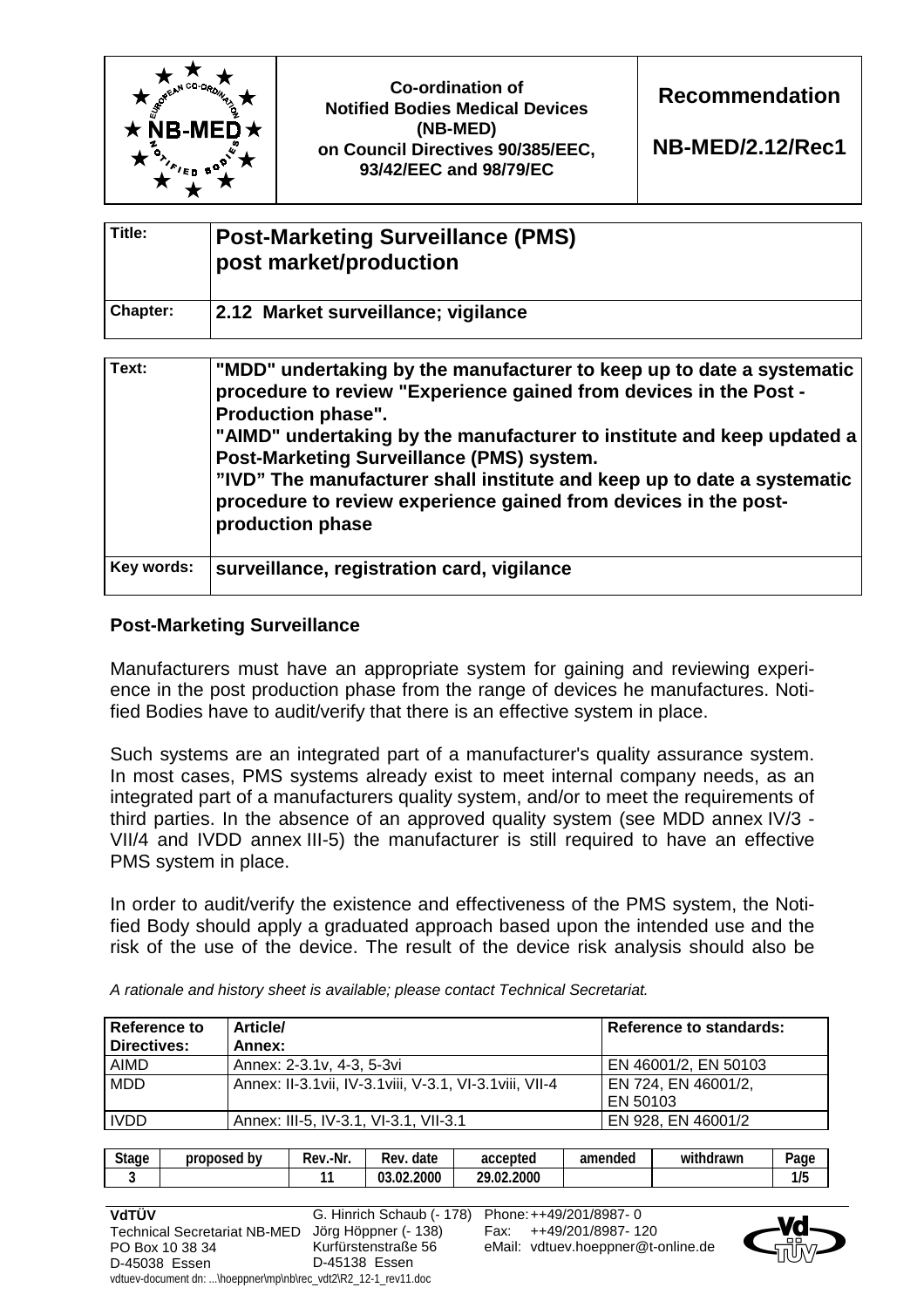

taken into account. The requirements of the PMS should be in direct proportion to the risk associated with the device based on its intended use. When establishing and operating the PMS system, the manufacturer should consider, for example

- whether or not the product or technology is new to the manufacturer,
- the extent of available scientific knowledge (e.g. on long term effects),
- the state of the art and market experience with similar products and technology.

PMS systems are based on information received from the field (e.g. complaint monitoring, feed back from sales representatives, reports from regulatory authorities, literature reviews, service/repair information) and its analysis as described and referred to in EN 46001/2 clause 4.14.

Note: Attached to this recommendation there is an annex given more information.

#### An example of a feedback system, in this case for AIMD:

The IAPM/EWGCP registration card project for the registration of pacemakers and pacemakers patients (which exists and has been actively in use since 1980) is a satisfactory information medium.

This registration system, together with a return goods/failure analysis and corrective action loop, is considered to be an adequate basis for a PMS system as required in the AIMD annexes.

#### An example to fulfil the minimum requirements from the MDD area:

The requirement for labelling the device with the manufacturers name and address, gives the user the ability to report back any experience gained in using the device.

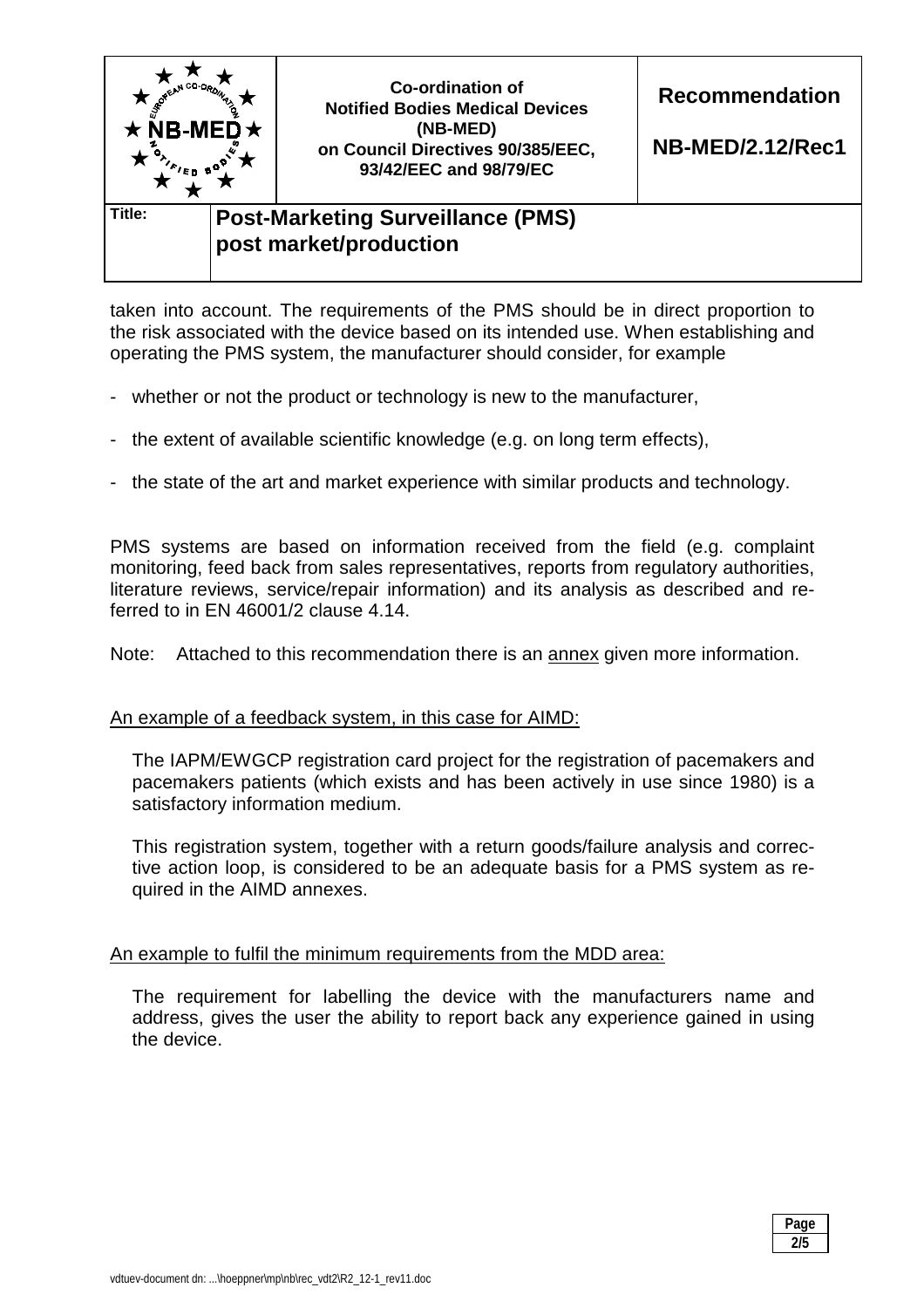

# An Example of application of PMS for the MDD:

A manufacturer of intraocular lenses received a number of complaints from the field concerning broken optics. It is identified that the number of these complaints demonstrate a statistically significant increase above that which should be expected for transport and storage of the product. On investigation, it is identified that the cases obtained from a third party are on the high end of the manufacturer's specification which has lead to excess pressure on optics, creating increased breakage. As a result, the manufacturer, through feedback to his design control, was able to adjust his specification and correct the situation, thereby reducing breakage, increasing user satisfaction and reducing costs.

Reporting of adverse incidents to the Competent Authorities is covered in MedDev vigilance paper (MedDev 2.12/1 (old number: 3/93) - latest revision).

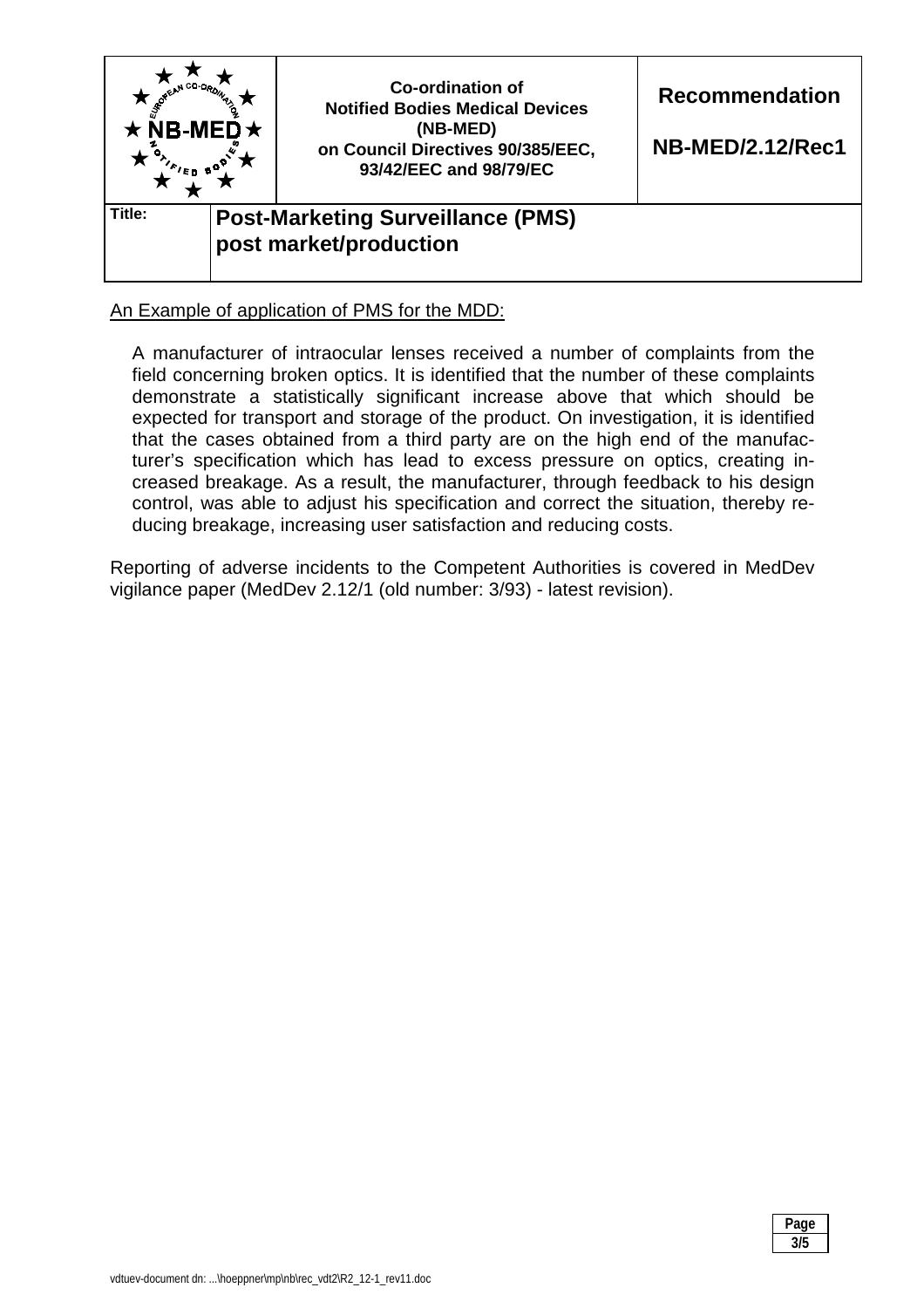

# **Annex**

## **Possible achievements of a manufacturer PMS system**

These are some of the types of knowledge and feedback which can be achieved from a PMS system. Not every system will provide all of the following, the manufacturer should decide which are the priorities.

- detection of manufacturing problems
- product quality improvement
- confirmation (or otherwise) of risk analysis
- knowledge of long-term performance/reliability and/or chronic complications
- knowledge of changing performance trends
- knowledge of performance in different user populations
- feedback on indications of use
- feedback on instructions for use
- feedback on training needed for users
- feedback on use with other devices
- feedback on customer satisfaction
- identification of vigilance reports
- knowledge of ways in which the device is misused
- feedback on continuing market viability

# **Sources of PMS information**

The following may be considered as sources of information, dependent on what endpoints are sought and in the light of the variables listed above. Some sources are proactive, some are reactive.

- expert users groups ("focus groups")
- customer surveys
- customer complaints and warranty claims
- post CE-market clinical trials
- literature reviews
- user feed-back other than complaints, either direct to manufacturer or via sales force
- device tracking/implant registries
- user reactions during training programmes
- other bodies (e.g. the CA)
- the media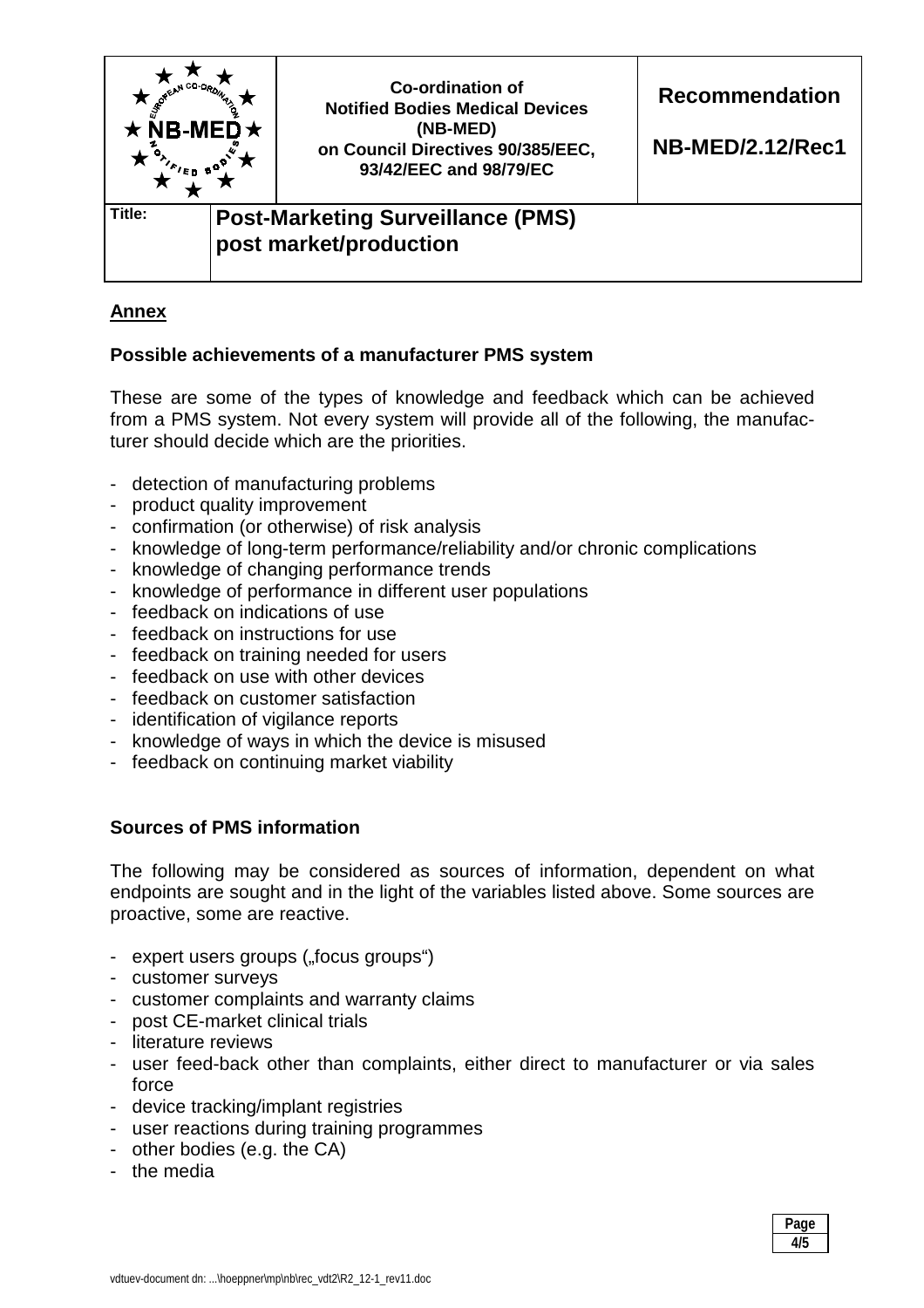

- experience with similar devices made by the same or different manufacturer
- maintenance/service reports and
- retrieval studies on explants or trade-ins
- in-house testing
- failure analysis

## **Variables affecting choice of achievements and information sources**

Each case is different and the following factors should be taken into account when setting up a PMS system:

- device type and risk classification
- manufacturer experience and history
- customer expectation and political climate
- degree of control of distributors
- different priorities/agendas of sales force

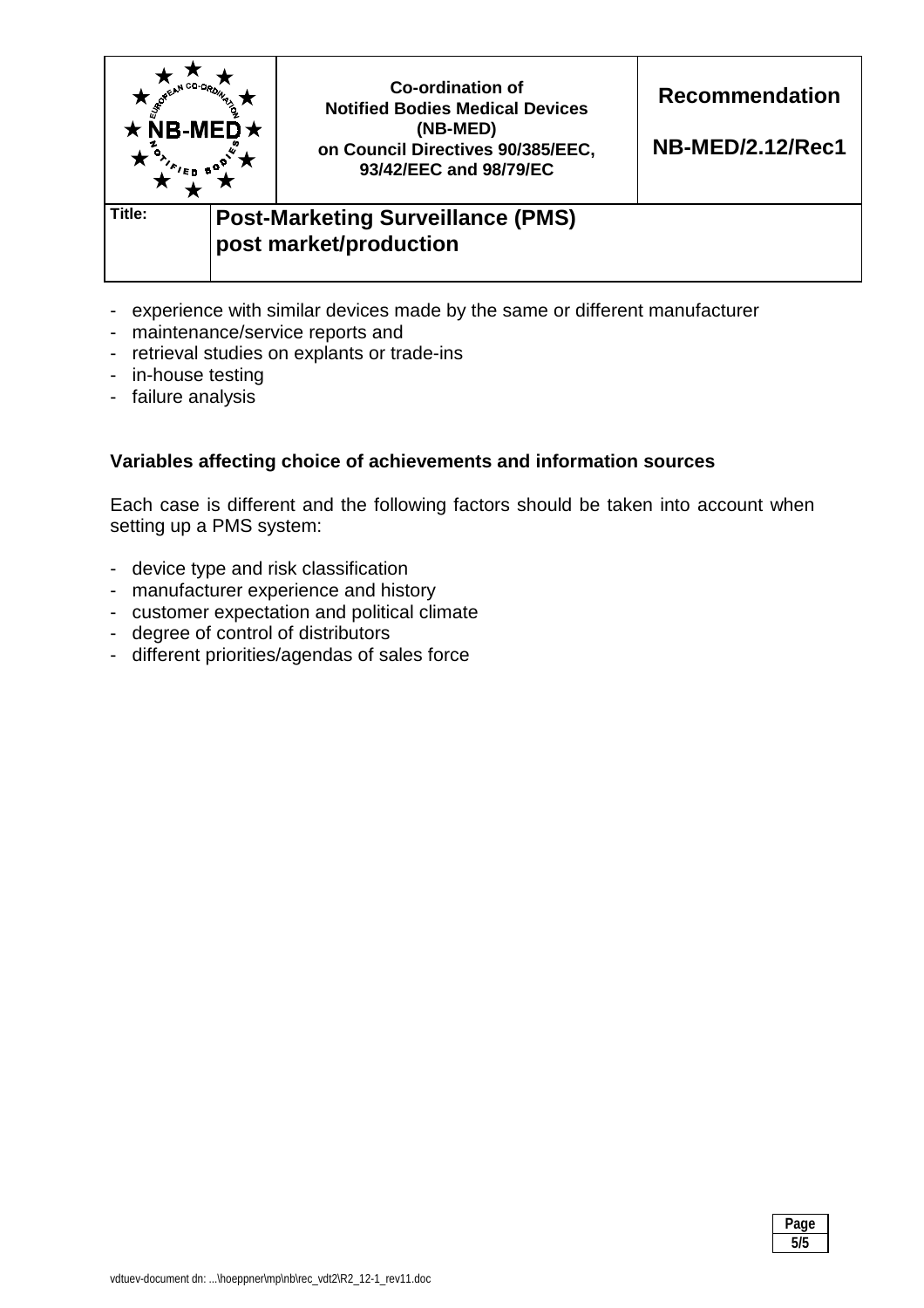

**Rev. 6:** Meeting of NBR Group, Brussels, June 21, 1996: Changes agreed: 2nd last sentence: Notified Bodies have to check that there is an effective system. Last sentence: give full reference to MEDDEV 3/93, Vigilance final draft May 1993. 1st sentence: "Post Marketing Surveillance PMS are integrated" 1st sentence 5/6th line: "See MDD annex IV.3" New Revision no: 6

**Rev. 7:** Meeting of NBR Group, Brussels, Sept. 4. 1996: Confirmed to be at Stage: 2

#### Notified Body Meeting, Brussels, Sept. 24 & 25. 1996:

 It was decided **to give back this document to the task force** in order to rework the document on the following issues:

 to add: "manufacturers must have an ... experience from all devices in the postmarketing phase." and to take into account of graduated approach based on the risk and characteristics of the device. This sentence will be put at the beginning of the document.

to add an example of another area medical devices.

to give more value to the distributor, or the manufacturer interface in this context.

Meeting of NBR Group, Brussels, Nov. 7.1996:

 Proposal by M. Binard at the NBM Plenary (Sept. 24 & 25, 1996) to extend PMS to all devices was challenged by industry members of the Group. The Group reached consensus: ... from the range of devices he manufactures in the post marketing phase. This sentence and the next one are to be moved to the beginning of the document.

 Additional examples of MDs will be provided by VD based on manufacturers PMS procedures.

 Interface discussion for PMS between manufacturer and distributor: inconclusive, written proposals are invited to the chair.

#### Meeting of NBR Group, Cologne Jan. 20 & 21. 1997:

 No additional examples have been provided, and no written proposals have been received.

 The comment on this document from the German Notified Bodies Group EK-Med (see NBM-document NBM/027/95) was disregarded as being not relevant as PMS is more than only vigilance, and that MEDDEV 3/93 does not cover all aspects about vigilance in this context.

| Rev.-Nr. | date<br>Rev.   | accepted | amended | withdrawn |
|----------|----------------|----------|---------|-----------|
|          | .02.2000<br>າດ |          |         |           |

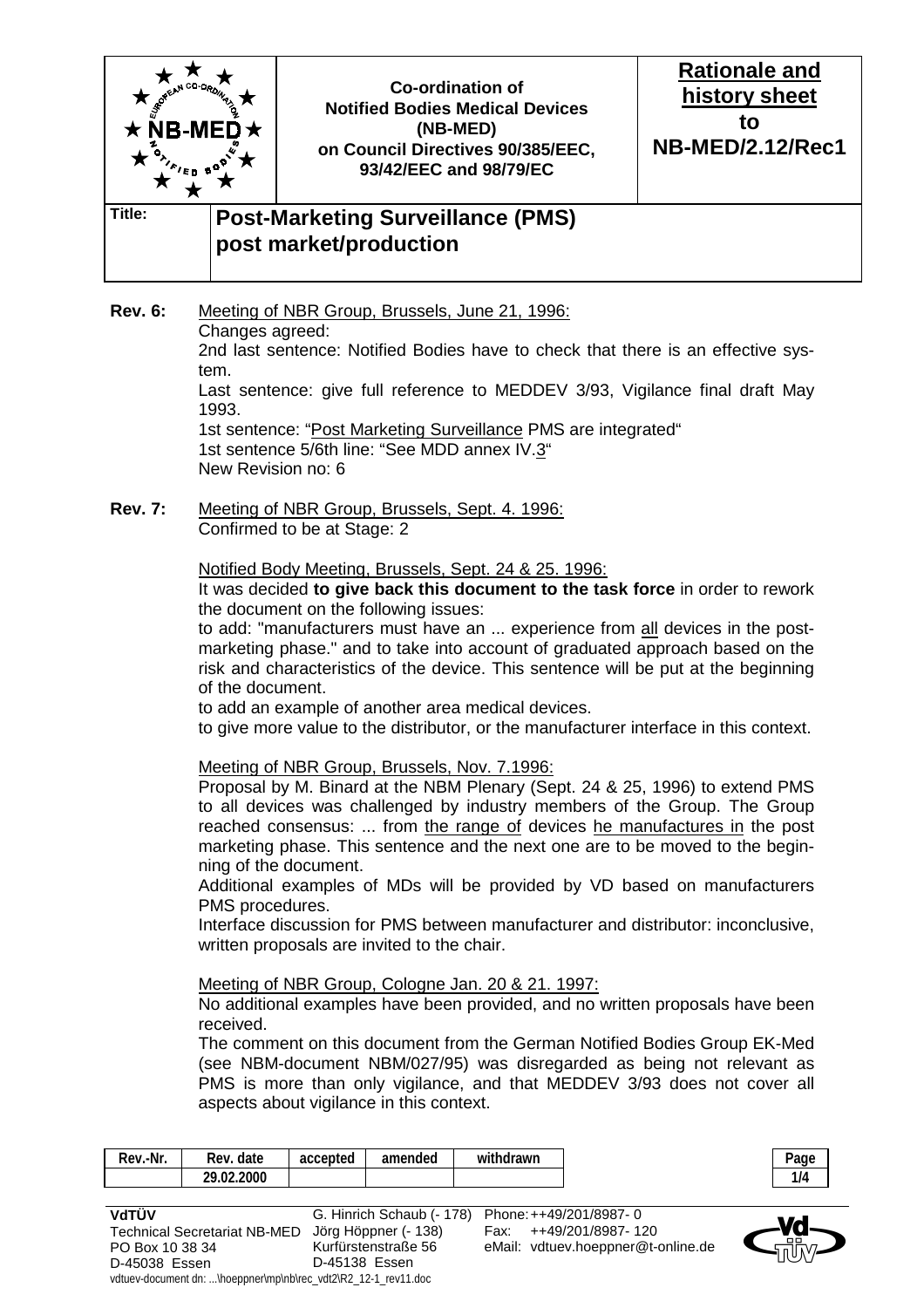

## **Co-ordination of Notified Bodies Medical Devices (NB-MED) on Council Directives 90/385/EEC and 93/42/EEC**



New revision no: 7

### **Rev. 8:** Meeting of NBR Group, Essen, April 03. & 04. 1997:

 A proposal from EUCOMED with regard to an "Example of application of PMS for the MDD" was tabled.

*A manufacturer of IOLs received a number of complaints from the field concerning broken optics. It is identified that the number of these complaints demonstrate a statistic increase above what should be expected for transport and storage of the product. On investigation, it is identified that the cases obtained from third party are on the high end of the manufacturer's specification which has lead to excess pressure on optics, creating increased breakage. As a result, the manufacturer, through feedback to his design control, was able to adjust his specification and correct the situation, thereby reducing breakage, increasing user satisfaction and reducing costs.* 

 It was decided to include this example. It was decided to do some minor additions. NBRG agreed to send the revised document, with its "Rationale and history" sheet to all member of NB-MED for commenting before presenting it for approval in the Plenary meeting in June 1997. New revision no: 8

Confirmed to be at Stage: 2

 Notified Body Meeting, Brussels, June. 24 & 25. 1997: Confirmed to be at Stage: 3

Meeting of NBR Group, Essen, September 29 & 30 1997:

 It was decided to fit the document in the new *recommendations nomenclature system* (chapter 2.12 *Market surveillance; vigilance*). Therefore the recommendation gets the new number **NB-MED/2.12/R1**. The old number will be retained for a transitional period.

Medical Devices Expert Group Meeting, Brussels, February 9/10, 1998:

 The stage 3 document was presented to the Medical Devices Experts Group but was not fully accepted; also the document should be reworked in the context of the current discussion on breast implants. Further the document should give an answer to the question "How long should PMS be in place?" (medium/long term tests).

#### **Rev. 9:** Meeting of NBR Group, Brussels, April 20 & 21, 1998:

 In the light of the discussion in the Medical Devices Expert Group NBRG reworked the document and made the following clarifications under the 3rd and 4th paragraph:

"*In order to audit/verify the existence and effectiveness of the PMS system, the Notified Body should apply a graduated approach based upon the intended use and the risk of the use of the device. The result of the device risk analysis should also be taken into account. The requirements of the PMS should be in direct proportion to the risk associated with the device based on its intended use. When establishing and operating the PMS system, the manufacturer should consider*

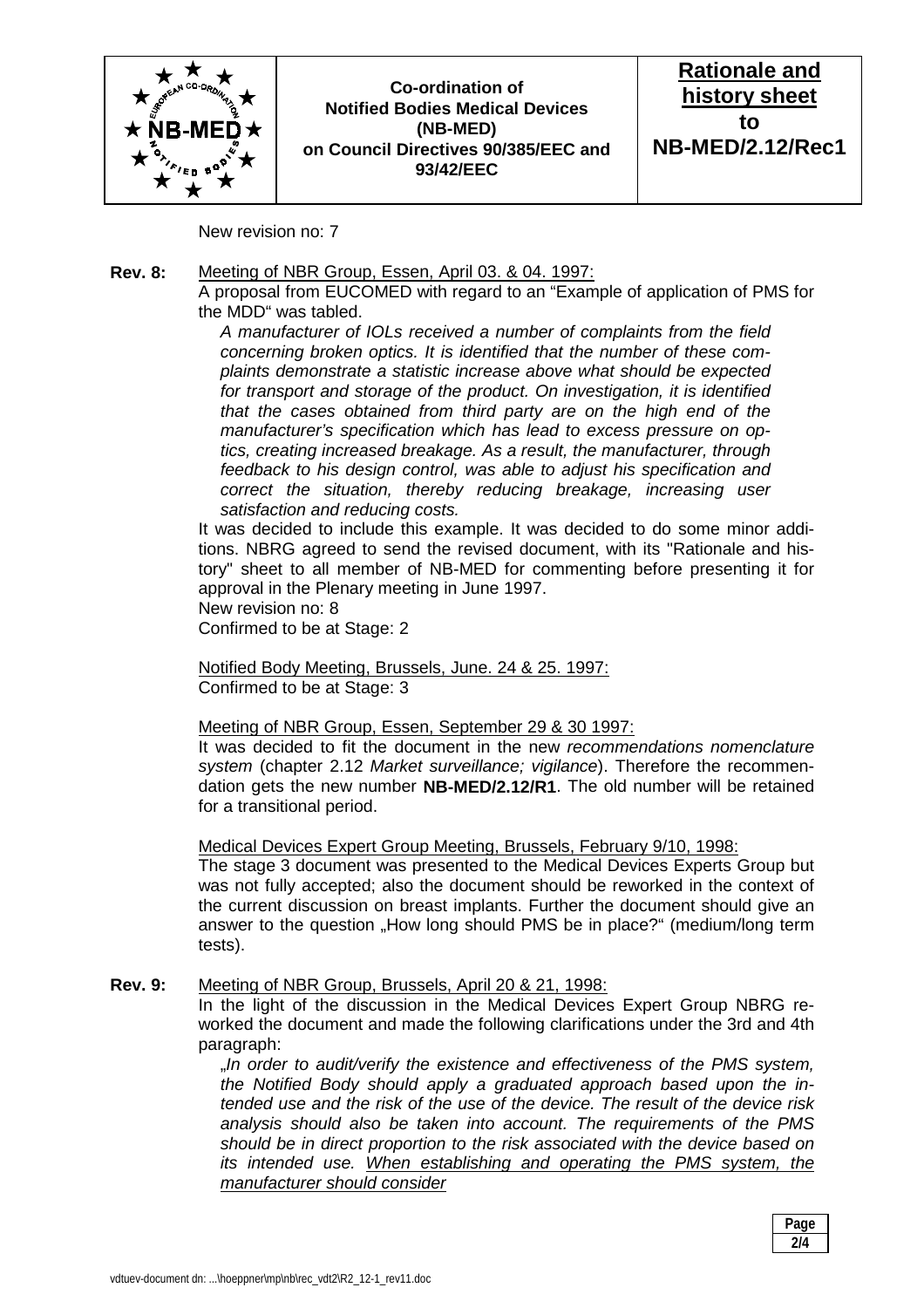

## **Co-ordination of Notified Bodies Medical Devices (NB-MED) on Council Directives 90/385/EEC and 93/42/EEC**



- *whether or not the product or technology is new to the manufacturer,*
- *the extend of available scientific knowledge (e.g. on long term effects),*
- *the state of the art and market experience with similar products and technology.*

*PMS systems are based on information received from the field (e.g. complaint monitoring feed back from sales representatives, reports from regulatory authorities, literature reviews, service/repair information) and its analysis as described and referred to in EN 46001/2 clause 4.14.*"

 On occasion of the next NB-MED meeting on June NB-MED will be informed about this changes; further consideration will be done by the Medical Devices Experts Group. Confirmed at stage 3

New revision no: 9

#### Notified Body Meeting, Brussels, June 9 & 10, 1998:

 The NB-MED agreed the proposed clarification - made by NBRG - concerning "How long should PMS be in place?" and "Where the feedback is coming from in the PMS?"; this document will remain a stage 3 document. Further consideration will be done by the Medical Devices Experts Group. Confirmed at stage 3

Notified Body Meeting, Brussels, November 3 & 4, 1998:

 Since last NB-MED meeting the MDA/UK made some correspondence to the NBRG (see NBM/134/98). The NB-MED asked the NBRG to made further progress concerning the PMS-document also in light of the MDA comments and the discussion concerning tracebility. The results should presented to the next NB-MED meeting and in parallel directly to the MDA. Confirmed at stage 3

**Rev. 10:** Meeting of NBR Group, Brussels, November 5 & 6, 1998:

 NBRG agreed to add some parts of the MDA comments (with regard to *Possible achievements of a manufacturer PMS system*, *Sources of PMS information* and *Variables affecting choice of achievements and information sources*; see NBM/134/98) to the current issue of the NB-MED Recommendation as an informative annex. The revised Recommendation will be distributed to the NB-MED and in parallel to the MDA. Further consideration should be made within the Medical Devices Experts Group. Confirmed at stage 3

New revision no: 10

**Rev. 11:** Notified Body Meeting, Brussels, November, 2 & 3, 1999: The NBRG was asked to rework the NB-MED Recommendations in light of the IVD-directive.

> Meeting of NBR Group, Cologne, February 3, 2000: The work results of a small task force (task: reworking the Recommendations) were presented to that NBRG-meeting.